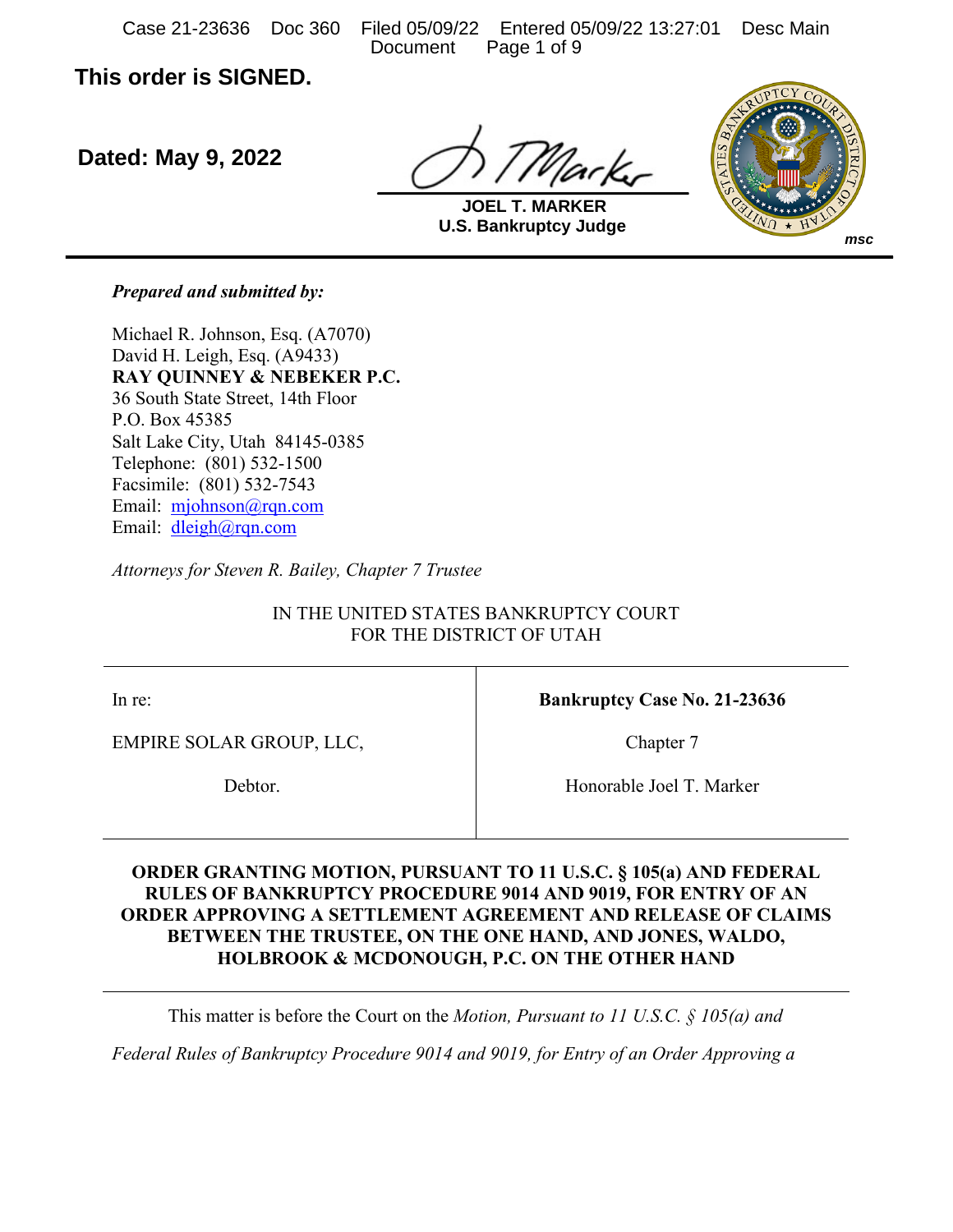#### Case 21-23636 Doc 360 Filed 05/09/22 Entered 05/09/22 13:27:01 Desc Main Document Page 2 of 9

*Settlement Agreement and Mutual Release of Claims Between the Trustee, on the One Hand, and Jones, Waldo, Holbrook & McDonough, P.C., on the Other Hand* (the "**Motion**") which was filed by Steven R. Bailey (the "**Trustee**"), who is the Chapter 7 Trustee in the above-entitled case. The Motion was filed on April 6, 2022, as docket #338.

In the Motion, the Trustee asks the Court to approve the form and content of a *Settlement Agreement and Mutual Release of Claims* (the "**Agreement**") between the Trustee, on the one hand, and Jones, Waldo, Holbrook & McDonough, P.C*.* ("**Jones Waldo**"), on the other hand, to settle and resolve the claims asserted by the Trustee. In summary, the Agreement provides for the settlement of the claims asserted by the Trustee in return for a settlement payment totaling \$57,500.00 (the "**Settlement Payment**"). The Agreement also provides for mutual releases, and for an allowed general unsecured claim in the amount of the Settlement Payment. A signed copy of the Agreement is attached to the Motion.

The Court, after reviewing the Motion and the Agreement and such other and further matters in the file as the Court deemed appropriate, after considering any responses or objections to the Motion in the Court's file, after further noting that the deadline for responding or objecting to the Motion has now expired, and after independently determining that the Motion and the Agreement attached thereto appears to be in the best interests of the estate and its creditors, has determined that the Motion is well-taken, and that the relief requested therein should be granted.

Accordingly, pursuant to 11 U.S.C. § 105(a) and Federal Rules of Bankruptcy Procedure 9014 and 9019, based upon the foregoing, and good cause appearing therefor, **IT IS HEREBY ORDERED** as follows:

1. The Motion shall be, and it hereby is, approved.

2. The Agreement attached to the Motion shall be, and it hereby is, approved as to the form and content in its entirety, and the Agreement is binding on the estate.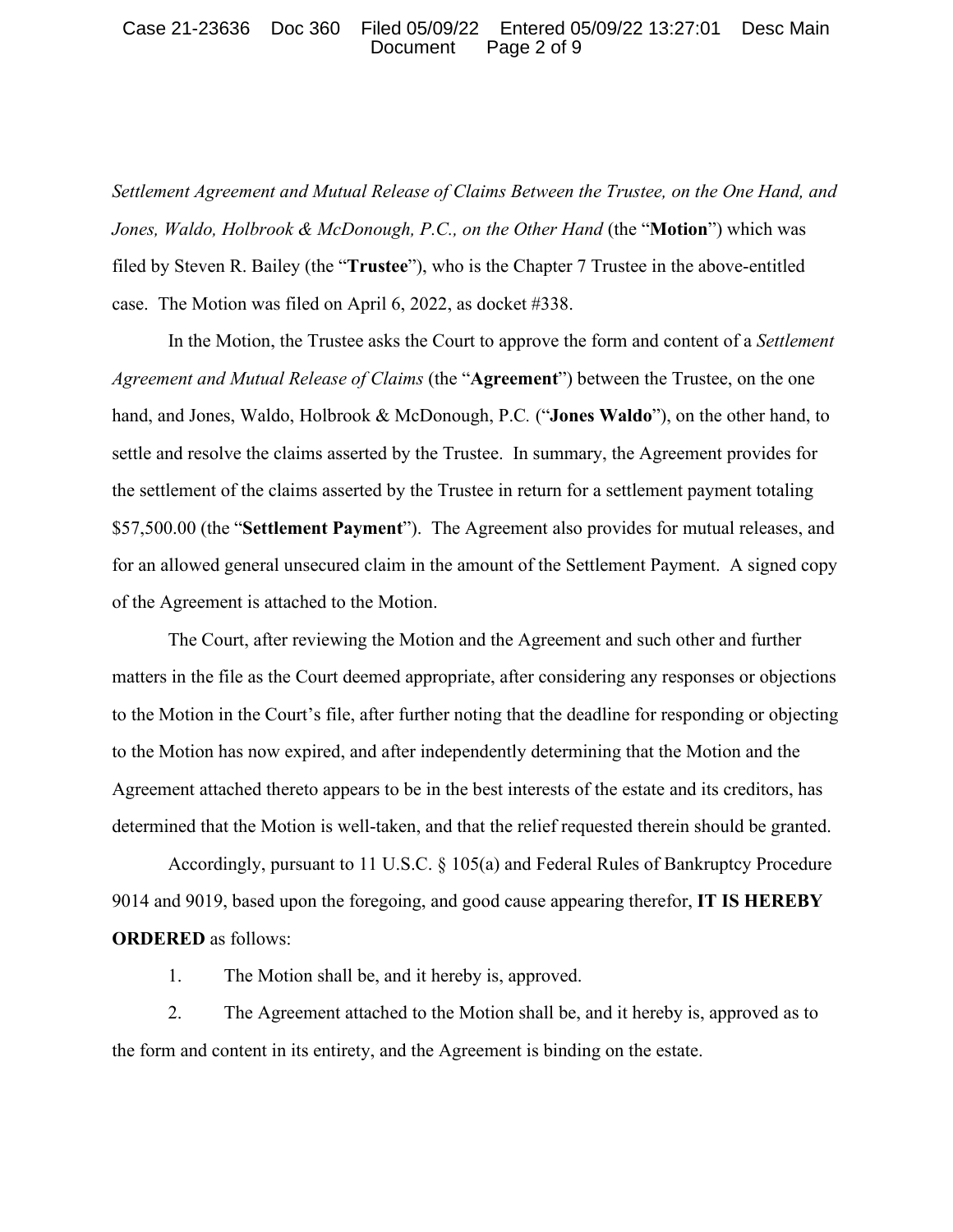#### Case 21-23636 Doc 360 Filed 05/09/22 Entered 05/09/22 13:27:01 Desc Main Page 3 of 9

3. The Trustee's execution of the Agreement for and on behalf of the estate is approved, and the Trustee is authorized to consummate the Agreement in accordance with its terms.

4. Once this Order becomes final and non-appealable, the Jones Waldo claim shall be deemed amended pursuant to Section 502(h) of the Bankruptcy Code to provide that Jones Waldo has an allowed general unsecured claim in the amount of \$57,500.00, which allowed general unsecured claim shall be treated and paid in the same manner as all other allowed general unsecured claims in the Debtor's case. In all other respects, the Jones Waldo Claim shall be deemed disallowed.

 $=$ END OF ORDER  $=$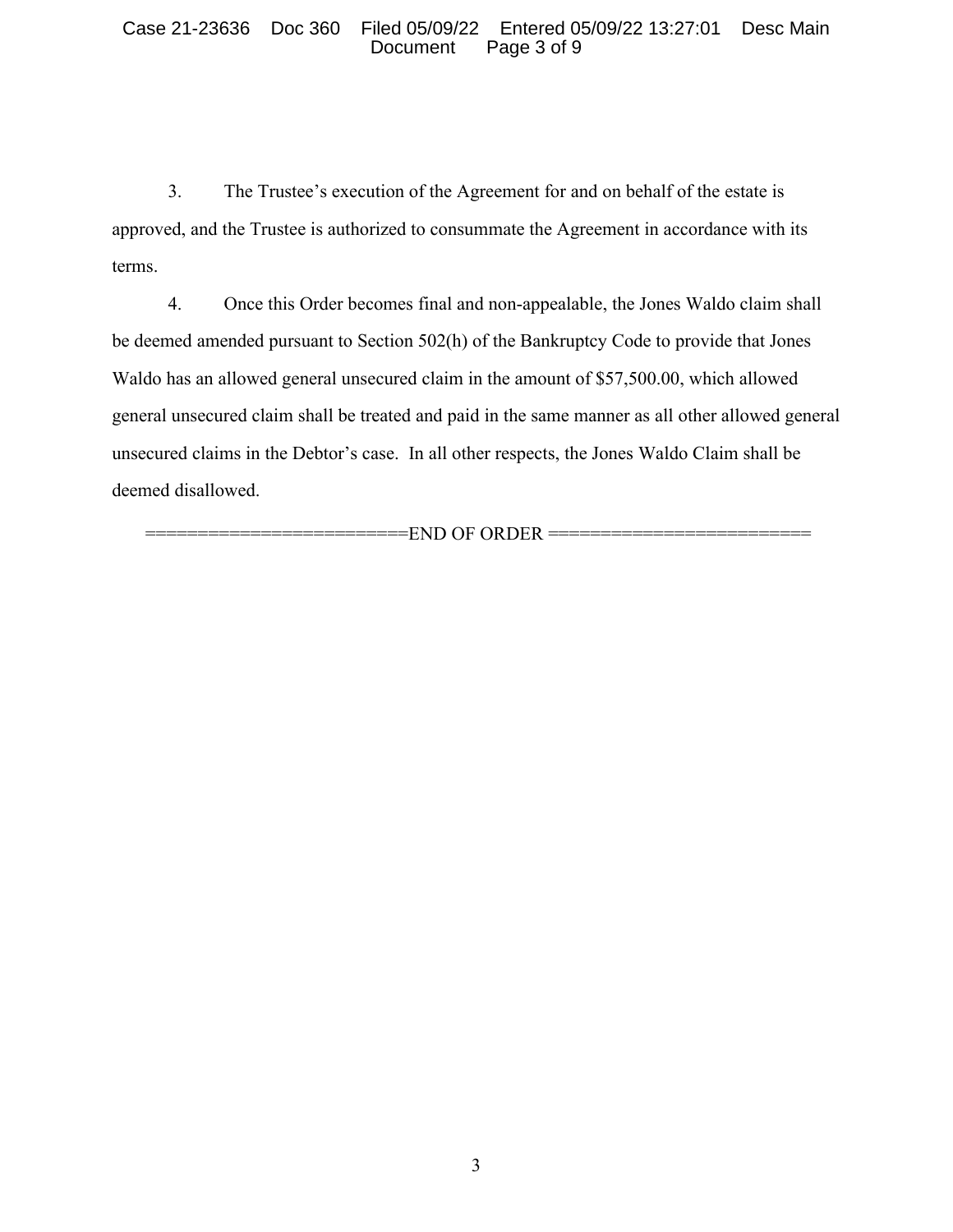# **CERTIFICATE OF SERVICE**

I hereby certify that on the  $9<sup>th</sup>$  day of May 2022, a true and correct copy of the foregoing [proposed] *ORDER GRANTING MOTION, PURSUANT TO 11 U.S.C. § 105(a) AND FEDERAL RULES OF BANKRUPTCY PROCEDURE 9014 AND 9019, FOR ENTRY OF AN ORDER APPROVING A SETTLEMENT AGREEMENT AND RELEASE OF CLAIMS BETWEEN THE TRUSTEE, ON THE ONE HAND, AND JONES, WALDO, HOLBROOK & MCDONOUGH, P.C. ON THE OTHER HAND* (the "Order") was electronically filed and

therefore served via CM/ECF on the following:

- **B. Scott Allen** allen@mvmlegal.com, coley@mvmlegal.com
- **Rod N. Andreason** randreason@kmclaw.com, mkowalczyk@kmclaw.com
- **Steven R. Bailey tr** karen@baileylaw.org, UT06@ecfcbis.com
- **Megan K Baker** baker.megan@dorsey.com, long.scarlette@dorsey.com
- 
- **Matthew M. Boley** mboley@ck.law, klopez@ck.law • **Daniel K. Brough** dbrough@btjd.com, hollyv@btjd.com;docketing@btjd.com
- **Ryan C. Cadwallader** rcadwallader@kmclaw.com, twhite@kmclaw.com
- **Deborah Rae Chandler** dchandler@aklawfirm.com
- **P. Matthew Cox** mw@scmlaw.com, ec@scmlaw.com
- **Douglas Farr** dfarr@buchalter.com, docket@buchalter.com
- **Bryan T. Glover** bryan.glover@stoel.com, lisa.petras@stoel.com
- **Michael F. Holbein** mholbein@sgrlaw.com
- **Armand J. Howell** armand@hwmlawfirm.com, armand@ecf.courtdrive.com;meghan@ecf.courtdrive.com
- **Chad Johnson** chad@idahojobjustice.com, dunja@idahojobjustice.com;robyn@idahojobjustice.com;kati@utahjobjustice.com
- **Michael R. Johnson** mjohnson@rqn.com, docket@rqn.com;ASanchez@rqn.com
- **David H. Leigh** dleigh@rqn.com, ASanchez@rqn.com;docket@rqn.com
- **Christopher J Martinez** martinez.chris@dorsey.com
- **Jason A. McNeill** mcneill@mvmlegal.com, coley@mvmlegal.com
- **Blake D. Miller** bmiller@aklawfirm.com,
- millermobile@gmail.com;miller.blaked@gmail.com
- **Stuart J. Miller** sjm@lankmill.com
- **Gregory S. Moesinger** gmoesinger@kmclaw.com, tsanders@kmclaw.com
- **Austin Nate** anate@rqn.com
- **Darren B. Neilson** dneilson@parsonsbehle.com<br>• **Mary E. Olsen** molsen@thegardnerfirm.com
- **Mary E. Olsen** molsen@thegardnerfirm.com
- **Ellen E. Ostrow** ellen.ostrow@stoel.com, docketclerk@stoel.com;michelle.smock@stoel.com
- **Mark C. Rose** mrose@mbt-law.com, markcroselegal@gmail.com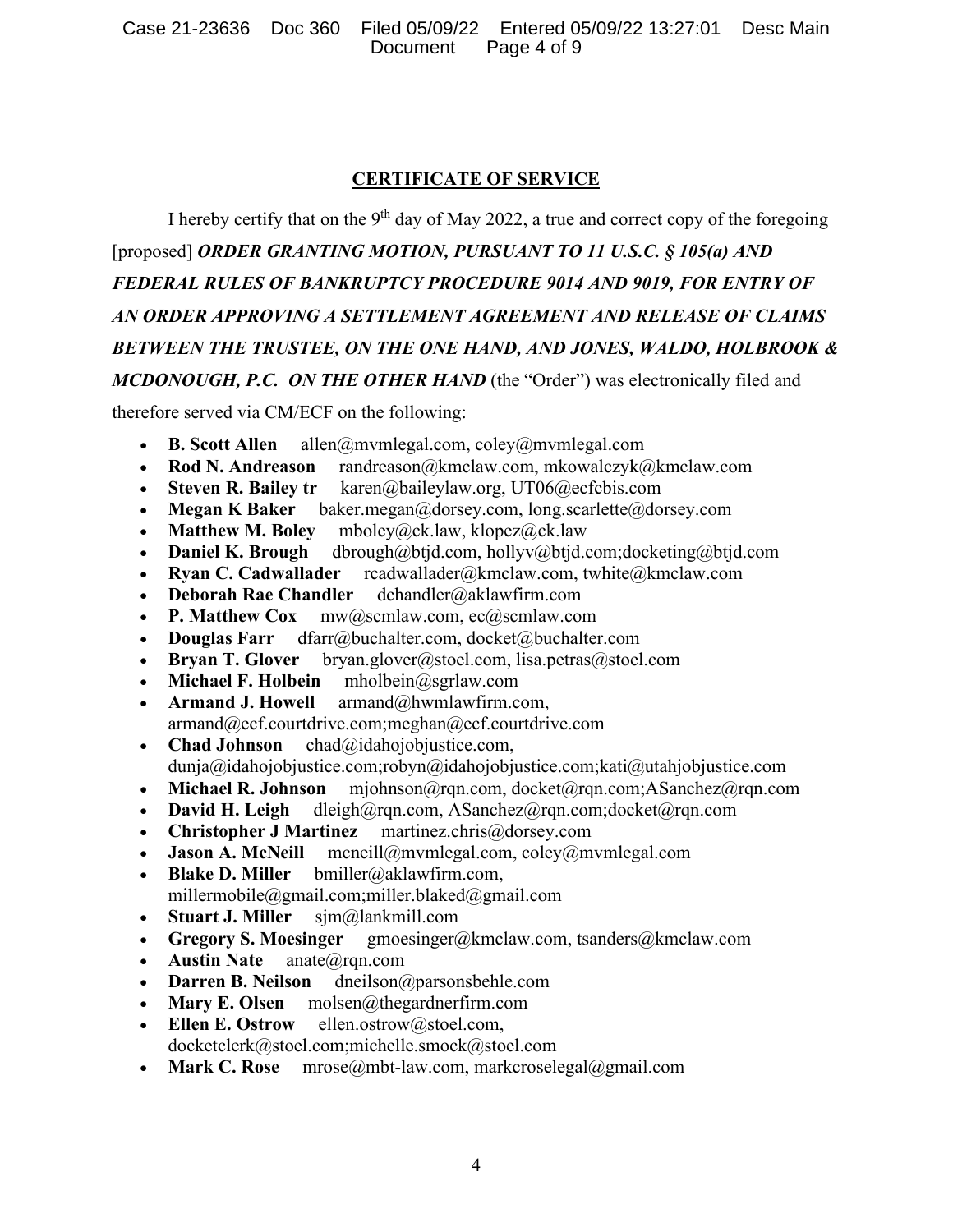- **Brian M. Rothschild** brothschild@parsonsbehle.com, ecf@parsonsbehle.com;docket@parsonsbehle.com
- **Jeffrey Weston Shields** jshields@joneswaldo.com, 5962725420@filings.docketbird.com;jwilding@joneswaldo.com
- **Jeremy C. Sink** jsink@kmclaw.com, mcarlson@kmclaw.com
- **Mark S. Swan** mswan@strongandhanni.com, mark@swanlaw.net<br>• **Richard C. Terry** richard@tjblawyers.com, cbcecf@yahoo.com
- richard@tjblawyers.com, cbcecf@yahoo.com
- **Jeffrey L. Trousdale** jtrousdale@cohnekinghorn.com, mparks@ck.law;tkosec@ck.law
- **United States Trustee** USTPRegion19.SK.ECF@usdoj.gov

/s/ Carrie Hurst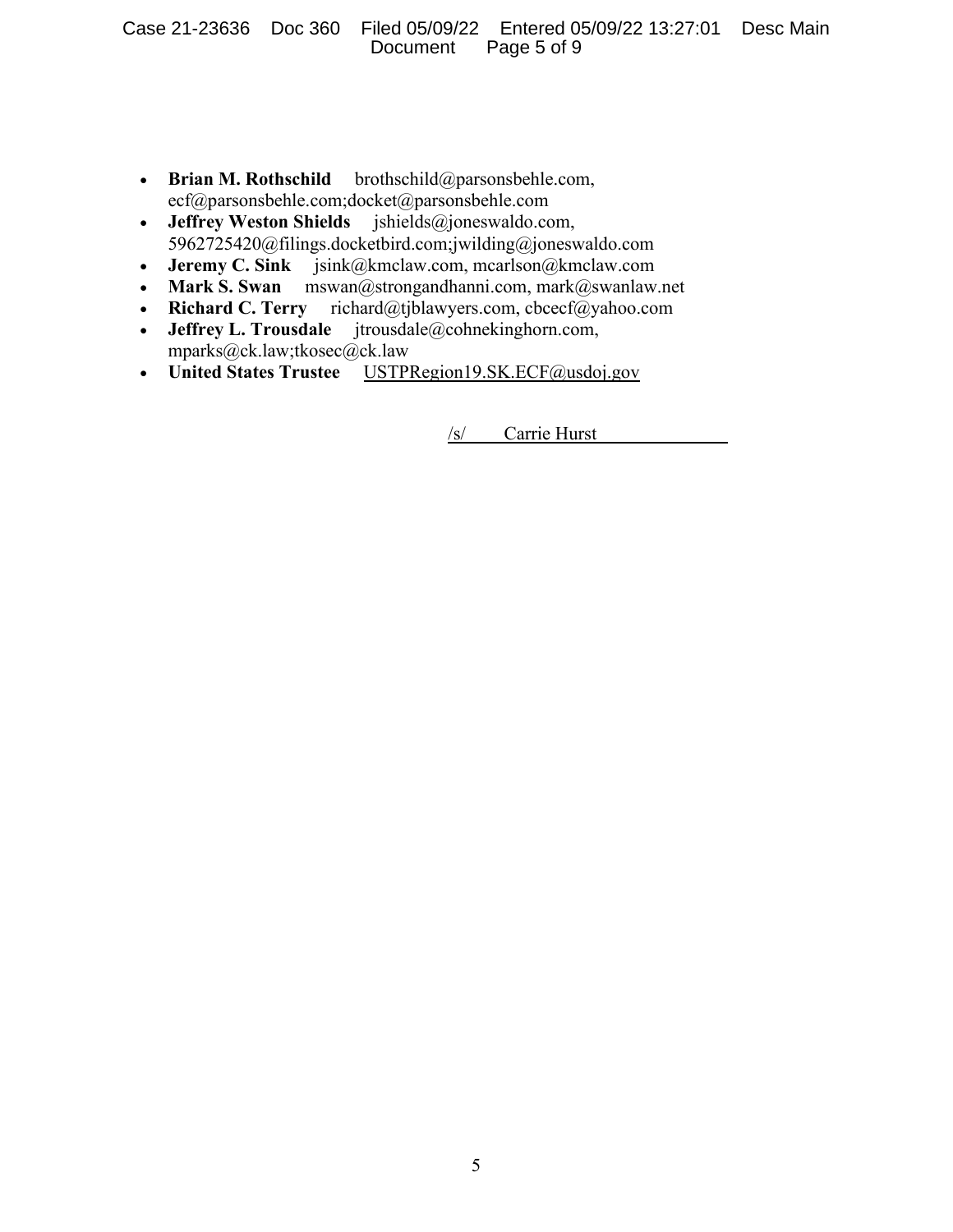Case 21-23636 Doc 360 Filed 05/09/22 Entered 05/09/22 13:27:01 Desc Main Document Page 6 of 9

#### **DESIGNATION OF PARTIES TO BE SERVED**

## Service of the foregoing *ORDER GRANTING MOTION, PURSUANT TO 11 U.S.C. §*

## *105(a) AND FEDERAL RULES OF BANKRUPTCY PROCEDURE 9014 AND 9019, FOR*

## *ENTRY OF AN ORDER APPROVING A SETTLEMENT AGREEMENT AND RELEASE*

## *OF CLAIMS BETWEEN THE TRUSTEE, ON THE ONE HAND, AND JONES, WALDO,*

## *HOLBROOK & MCDONOUGH, P.C. ON THE OTHER HAND ON THE OTHER HAND*

(the "Order") should be served on the persons in the manner designated below:

**By electronic service:** I certify that the parties of record in this case as identified immediately below are registered CM/ECF users and will be served notice of entry of the foregoing Order through the CM/ECF System:

- **B. Scott Allen** allen@mvmlegal.com, coley@mvmlegal.com
- **Rod N. Andreason** randreason@kmclaw.com, mkowalczyk@kmclaw.com
- **Steven R. Bailey tr** karen@baileylaw.org, UT06@ecfcbis.com
- **Megan K Baker** baker.megan@dorsey.com, long.scarlette@dorsey.com
- **Matthew M. Boley** mboley@ck.law, klopez@ck.law
- **Daniel K. Brough** dbrough@btjd.com, hollyv@btjd.com;docketing@btjd.com
- **Ryan C. Cadwallader** rcadwallader@kmclaw.com, twhite@kmclaw.com
- **Deborah Rae Chandler** dchandler@aklawfirm.com
- **P. Matthew Cox** mw@scmlaw.com, ec@scmlaw.com
- **Douglas Farr** dfarr@buchalter.com, docket@buchalter.com
- **Bryan T. Glover** bryan.glover@stoel.com, lisa.petras@stoel.com
- **Michael F. Holbein** mholbein@sgrlaw.com
- **Armand J. Howell** armand@hwmlawfirm.com, armand@ecf.courtdrive.com;meghan@ecf.courtdrive.com
- **Chad Johnson** chad@idahojobjustice.com, dunja@idahojobjustice.com;robyn@idahojobjustice.com;kati@utahjobjustice.com
- **Michael R. Johnson** mjohnson@rqn.com, docket@rqn.com;ASanchez@rqn.com
- **David H. Leigh** dleigh@rqn.com, ASanchez@rqn.com;docket@rqn.com
- **Christopher J Martinez** martinez.chris@dorsey.com
- **Jason A. McNeill** mcneill@mvmlegal.com, coley@mvmlegal.com
- **Blake D. Miller** bmiller@aklawfirm.com, millermobile@gmail.com;miller.blaked@gmail.com
- **Stuart J. Miller** sjm@lankmill.com
- **Gregory S. Moesinger** gmoesinger@kmclaw.com, tsanders@kmclaw.com
- **Austin Nate** anate@rqn.com
- **Darren B. Neilson** dneilson@parsonsbehle.com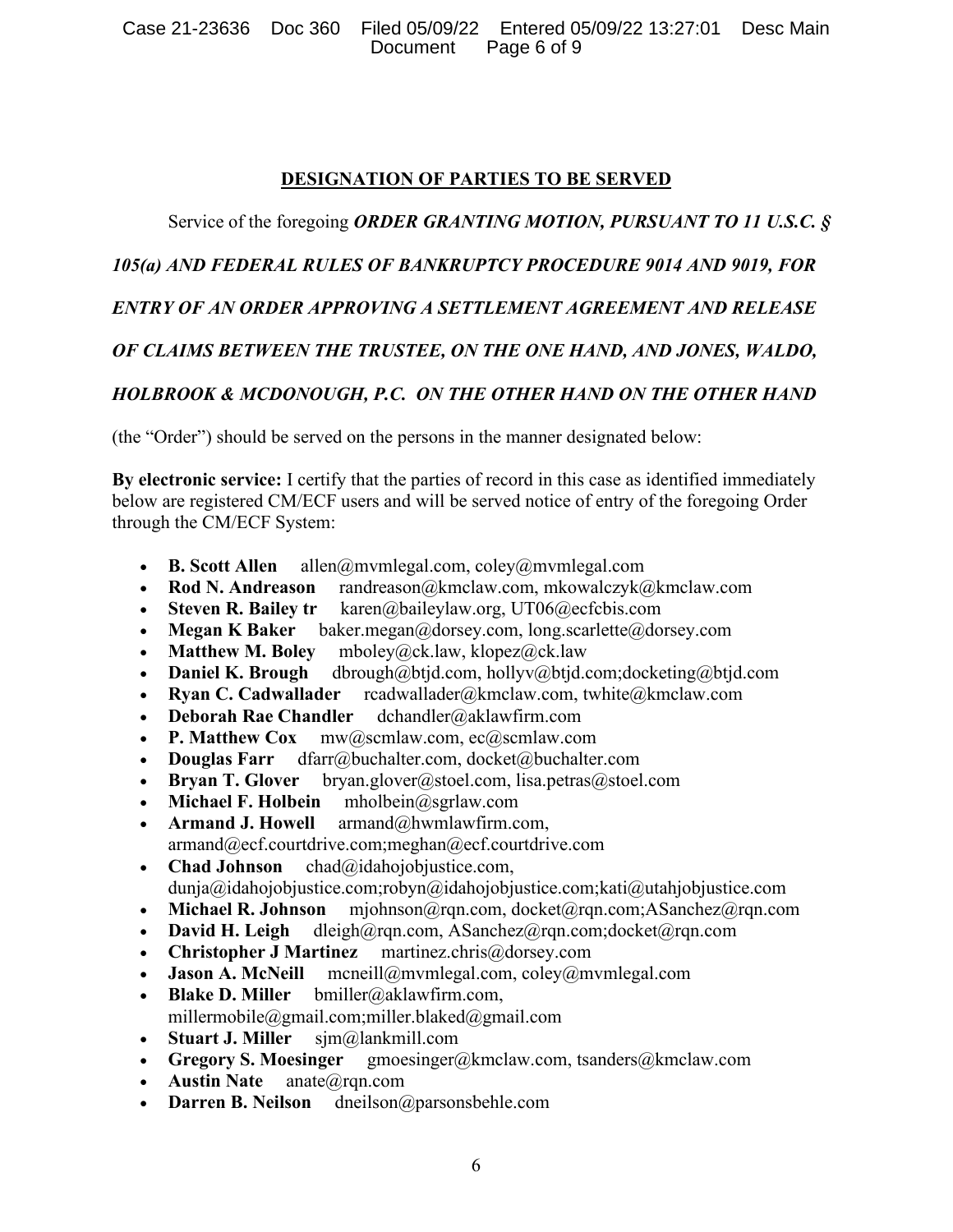- **Mary E. Olsen** molsen@thegardnerfirm.com
- **Ellen E. Ostrow** ellen.ostrow@stoel.com, docketclerk@stoel.com;michelle.smock@stoel.com
- **Mark C. Rose** mrose@mbt-law.com, markcroselegal@gmail.com
- **Brian M. Rothschild** brothschild@parsonsbehle.com, ecf@parsonsbehle.com;docket@parsonsbehle.com
- **Jeffrey Weston Shields** jshields@joneswaldo.com, 5962725420@filings.docketbird.com;jwilding@joneswaldo.com
- **Jeremy C. Sink** jsink@kmclaw.com, mcarlson@kmclaw.com
- **Mark S. Swan** mswan@strongandhanni.com, mark@swanlaw.net
- **Richard C. Terry** richard@tjblawyers.com, cbcecf@yahoo.com
- **Jeffrey L. Trousdale** jtrousdale@cohnekinghorn.com, mparks@ck.law;tkosec@ck.law
- **United States Trustee** USTPRegion19.SK.ECF@usdoj.gov

**By U.S. Mail** – In addition to the foregoing persons of record receiving notice of the entry of the Order through the CM/ECF system, the NON-ECF parties requesting notice and parties set forth in the Court's Order limiting notice as attached hereto as Exhibit A should be served with a copy of the Order by U.S. Mail pursuant to Fed R. Civ. P. 5(b).

*/s/ Carrie Hurst*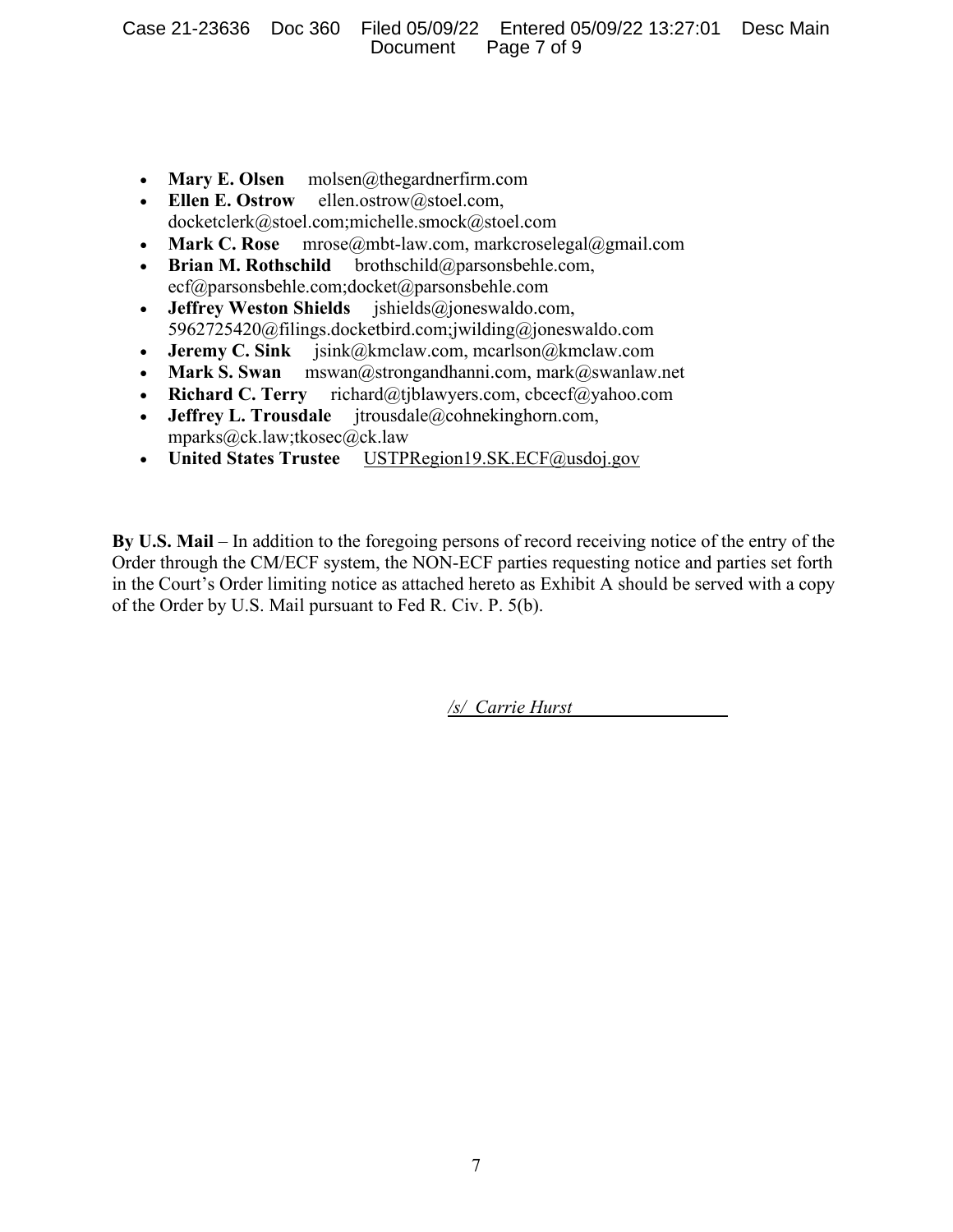Case 21-23636 Doc 360 Filed 05/09/22 Entered 05/09/22 13:27:01 Desc Main<br>Do<del>cument D</del>ocument Page 8 of 9

United States Trustee 405 South main Street, #300 Salt Lake City, UT 84111

Gil Miller Rocky Mountain Advisory 215 South State Street Ste 550 Salt Lake City, UT 84111

Uinta Bank 140 Yellow Creek Rd. Evanston, WY 82930

Wesco Distribution, Inc. 3425 East Van Buren Street Phoenix, AZ 84008

CT Corporation System, as representative 330 N. Brand Blvd., Suite 700 Glendale, CA 91203 Attn: SPRS

Onesource Distributors, LLC 3951 Oceanic Drive Oceanside, CA 92056

Independent Electric Supply, Inc. 2001 Marina Blvd, San Leandro, CA 94577

World Electric Supply, Inc. 569 Stuart Lane Jacksonville, FL 32254

John P. Dillman Linebarger Goggan Blair & Sampson, LLP PO Box 3064 Houston, TX 77253-3064

Raymond J. Rotella Kosto & Rotella P.A. P.O. Box 113 Orlando, FL 32802

Steven R. Bailey, Trustee 2454 Washington Blvd Ogden, UT 84401

Michael Johnson David Leigh Ray Quinney & Nebeker P.C. 36 South State Street, Suite 1400 Salt Lake City, UT 84111

Durham Commercial Capital Corp 101 Sullys Trail, Bldg 20 Pittsford, NY 14534

Gambit, LLC 235 Washakie Dr. Evanston, WY 82930

Byline Financial Group 2801 Lakeside Drive, Suite 212 Deerfield, IL 60015

Codale Electric Supply, Inc. 5225 W. 2400 South South Salt Lake City, UT 84120

QED Inc., dba Quality Electrical **Distributors** 1661 W. 3rd Ave., Denver, CO 80233

Wesco Distribution, Inc. 3425 East Van Buren Street Phoenix, AZ 85008

Micheal Gipson 411 West Walnut St Independence, MO 64050

Michael F. Holbein Smith, Gambrell & Russell, LLP 1105 W. Peachtree Street NE, Ste 1000 Atlanta, GA 30309

Mark C. Rose McKay, Burton & Thurman P.C. 15 West South Temple, Suite 1000 Salt Lake City, UT 84101

D & J Properties 3020 South West Temple Salt Lake City UT 84115

Consolidated Electrical Distributors, Inc. 15230 N. 75th St., Suite 2020 Scottsdale, AZ 85260

Suntuity Solar Limited Liability Company 2137 NJ-35 Holmdel, NJ 07733

Crawford Electric Supply Company, Inc. 7390 Northcourt Rd. Houston, TX 77040

Viking Electric Supply, Inc. 451 Industrial Boulevard NE, Minneapolis, MN 55413

Steven W. Kelly S&D Law 1290 Broadway Suite 1650 Denver, CO 80203

Daniel Brough Hyrum J. Bosserman BENNETT TUELLER JOHNSON & DEERE 3165 East Millrock Dr., Suite 500 Salt Lake City, UT 84121